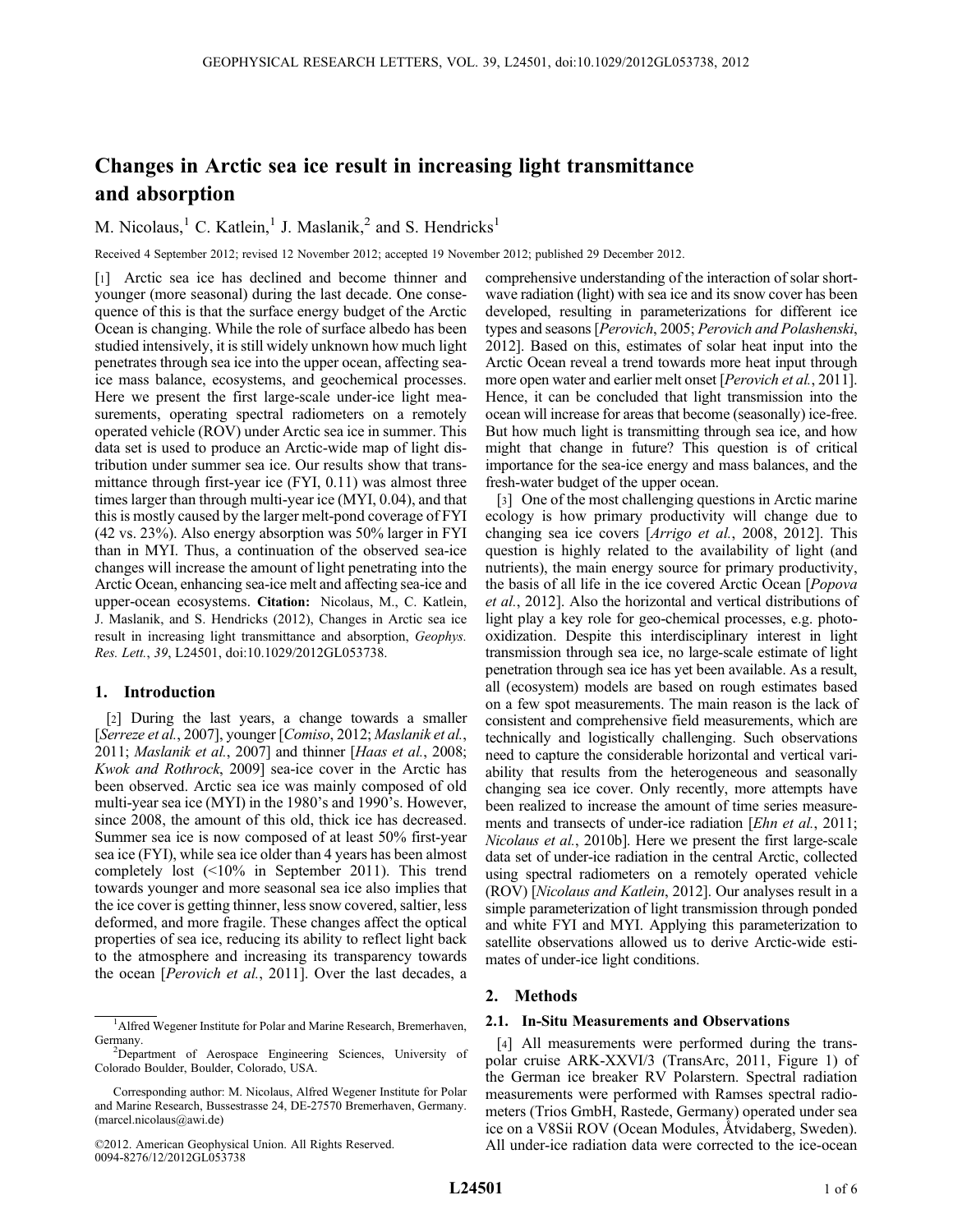

Figure 1. Cruise track (blue line) with ROV stations (green dots) and ice stations (red dots) during the expedition ARK-XXVI/3 (TransArc) of the German icebreaker RV Polarstern in summer 2011. The background image shows the mean sea-ice concentration between 10 August and 17 September 2011 as derived from OSI-SAF data.

interface and scaled to the entire range of short-wave radiation (250–2500 nm) for best comparability. In addition to the under-ice measurements, incident solar radiation was measured directly and synchronously at the ROV sites on the sea-ice surface, to enable transmittance calculation. The optical measurements, ROV operations, and data processing are described in detail in Nicolaus and Katlein [2012] and Nicolaus et al. [2010a]. The ROV was launched through the sea ice at 9 ice stations starting in the Eurasian Basin (17 August), over the North Pole (22 August) into the Canada Basin and towards the last station on the Russian Shelf in the Laptev Sea (16 September). Besides the radiation measurements, sea-ice type (MYI/FYI), sea-ice thickness, snow depth, pond coverage, and surface scattering layer depth were recorded and later assigned to each spectrum. The classification of FYI and MYI was not always obvious, although we also included results from sea-ice core-analyses into the processing. In addition, highly deformed FYI may have pond fractions similar to MYI. And these types can also hardly be distinguished in field observations. Along the entire track, bridge observations of sea ice were performed, following a standardized protocol (ASPeCT) [Worby et al., 2008] adapted for the Arctic.

# 2.2. Arctic-Wide Up-Scaling

[5] In order to perform the up-scaling analyses, the following data sets were used: (1) SSM/I sea-ice concentration was obtained on a 10 km Polar Stereographic Grid from the Ocean and Sea Ice Satellite Application Facilities (OSI SAF, product ID: OSI-401). (2) The spatial distribution of FYI and MYI was derived from satellite data and Lagrangian time history tracking, using the algorithm of *Maslanik* et al. [2011]. All data were interpolated from their native

12.5-km grid to a 10 km Polar Stereographic Grid, using nearest neighbor resampling. All data points with a valid number for sea-ice concentration but no valid number for ice age were set to FYI. Vice versa, all data without ice concentration were set to open ocean. (3) Surface solar radiation was obtained twice daily from ECMWF Era Interim re-analyses on a  $1.5^{\circ}$  grid. The data were averaged to daily mean values and interpolated to the 10-km Polar Stereographic Grid, using a triangular cubic interpolation. From all these data sets and the derived parameterization, the solar heat input into the ocean was calculated as

$$
E_T(t) = E_S(t) \cdot C(t) \cdot \tau_I + E_S(t) \cdot [1 - C(t)] \cdot \tau_O \tag{1}
$$

with  $E_T$ : Transmitted radiation,  $E_S$ : Surface solar radiation, C: Sea-ice concentration, and  $\tau_{ijo}$ : Transmittance of ice or open water (=0.93) [*Pegau and Zaneveld*, 2000]. More details and figures of all used data sets are given in the auxiliary material.<sup>1</sup>

#### 3. Results and Discussion

#### 3.1. Sea-Ice Conditions in Summer 2011

[6] The sea-ice surface consisted of melt ponds and white ice, with the high reflectance of the latter resulting in strongly-scattered solar irradiance. The stations established prior to the North Pole station had open ponds and no snow cover, while surface freezing was observed thereafter. Only the last 3 stations were covered with new snow thicker than 0.05 m. Airborne sea-ice thickness measurements obtained via electromagnetic inductance (EM-bird) along a total

<sup>&</sup>lt;sup>1</sup>Auxiliary materials are available in the HTML. doi:10.1029/ 2012GL053738.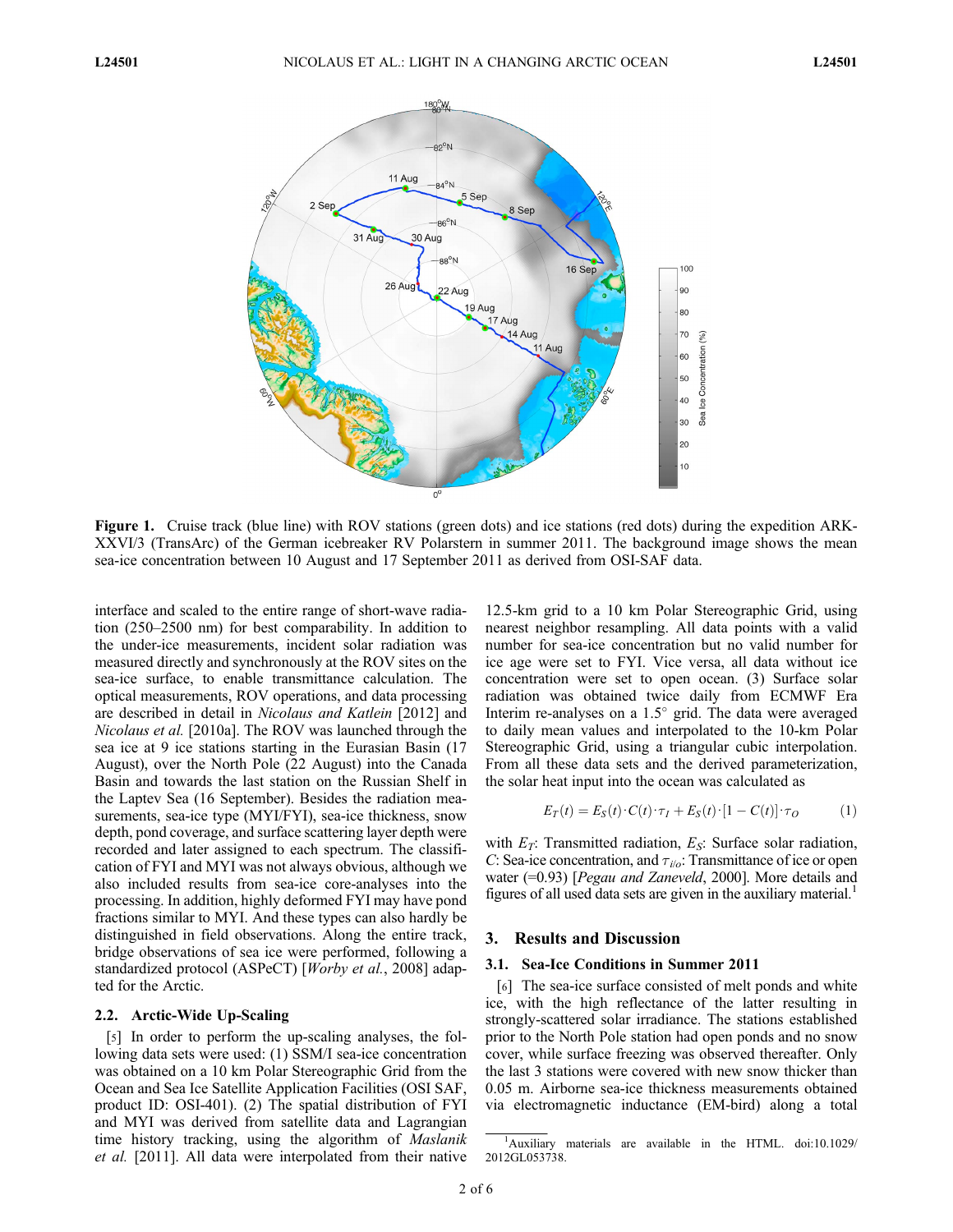

Figure 2. Light (short-wave radiation, 250-2500 nm) transmittance through multi-year sea ice. Results from the ROV measurements on the North-Pole station on 22 August 2011. The background image shows a reference photograph of the ice and pond conditions during measurements. Each colored dot represents one under ice measurement.

length of more than 2500 km resulted in a modal total (snow plus sea ice) ice thickness of 0.9 m, and a mean ice thickness of 1.26 m. The routine sea-ice observations from the bridge show that  $42 \pm 10\%$  of the FYI surface was covered by melt ponds, while only  $23 \pm 13\%$  of MYI were covered (Figure S1 in the auxiliary material). These results do match the findings of Fetterer and Untersteiner [1998], who did find melt-pond concentrations of 30–50% for FYI and 15–25% for MYI from AIDJEX data. The main reason for this are differences in the surface topography of FYI and MYI [Eicken et al., 2004]. FYI surfaces are generally smoother, allowing a wider spread of melt water, resulting in large networks of connected shallow ponds. In contrast, MYI is more deformed and favors more distinct but deeper ponds (see photographs in Figure 3).

[7] Considering the entire Arctic, in August 2011, the sea ice extent was  $5.5$  Million  $km<sup>2</sup>$  with a mean sea-ice concentration of 63%, as observed from passive microwave satellite data (Figure S4). Sea-ice age analyses [Maslanik et al., 2011] reveal that 50% of the sea ice were FYI and 50% were MYI, with MYI dominating along the Greenland and Canada coasts and FYI dominating between  $60^{\circ}$ E and  $150^{\circ}$ W (Figure S5). As noted in *Maslanik et al.* [2011], for the data set used, some FYI is likely to be present even in predominantly MYI locations. Hence, the age data to some degree underestimate total area of FYI, so the effects of the transition from a

predominantly MYI pack are likely to be even greater than those described here. Mean solar surface irradiance was  $12.3 \pm 2.1$  Wm<sup>-2</sup> (Figure S3), with similar fluxes around the mean in the most central Arctic and minima  $(8.3 \text{ Wm}^{-2})$  in the Barents Sea and maxima in the Laptev Sea (30.1  $\text{Wm}^{-2}$ ).

## 3.2. Light Transmission Through FYI and MYI

[8] Under-ice measurements revealed highest fluxes and transmittances under ponded FYI and thin new ice, while much less light transmits through MYI. At the same time, a horizontal variability of one to two orders of magnitude was found on single ice floes of each ice type. This is clearly illustrated in Figure 2, showing the spatial distribution of light transmittance through MYI for the North Pole station on 22 August 2011. At this ice station, sea-ice thickness was 1.5 to 3.0 m, freeboard was 0.2 to 0.4 m, snow depth was  $\leq 0.01$  m, and ice thickness on ponds was  $\leq 0.05$  m. The nadir photograph, taken from a helicopter, shows the distribution of melt ponds and white ice. Each dot represents one light measurement of a grid flown with the ROV under sea ice. Short-wave transmittance ranged from  $\leq 0.01$  to 0.05 for white ice and from 0.08 to 0.20 for ponded ice. This highlights the high contrast between white and ponded MYI, and in particular the variability across the edges between white and ponded ice. Frequency distributions of light transmission through sea ice for this MYI station and the FYI station of 19 August are shown in the Figure S2. Both histograms (FYI and MYI) show distinct modes for ponded and white ice, resulting in light transmittance through Arctic summer sea ice of 0.22 for ponded FYI, 0.04 for white FYI, 0.15 for ponded MYI, and 0.01 for white MYI (Figure 3). These examples are also representative for the entire data set of approx. 6000 under-ice measurements. However, these modes are less dominant in the complete data set since ice conditions varied over the time of the cruise, in particular through snowfall and surface freezing in the later part of the cruise. Therefore, we consider these two stations as most representative for light transmittance through ponded summer sea ice. Reasons for the strikingly higher light transmission through ponds are the missing surface scattering and the thinner ice underlying the ponds [Eicken et al., 2002]. This demonstrates the important role of melt ponds for the surface energy budget and illustrates why they are often considered windows to the ocean.

[9] Including the different fractions of ponded and white ice for both ice types, this results in a total transmittance that is almost threefold greater for FYI (0.11) compared with MYI (0.04) (Figure 3). Applying the same distribution of ponded and white ice for FYI and MYI onto surface albedo [Perovich, 1996], we find that FYI has a total albedo of 0.37 while MYI reflects 50% more short-wave radiation, a total of 0.62. This finding was expected and confirms earlier studies [Perovich and Polashenski, 2012; Perovich et al., 2011]. But combining these results for albedo and transmittance, we find also that absorption is about 50% larger in FYI (0.52) than in MYI (0.34), favoring a stronger internal warming and melt of sea ice in FYI than in MYI.

## 3.3. Arctic-Wide Under-Ice Light Distribution

[10] Based on the total transmittance (FYI: 0.11, MYI: 0.04) from the field measurements, and the additional data sets of ice types, ice concentration, and surface solar radiation, an Arctic-wide estimate of light transmission through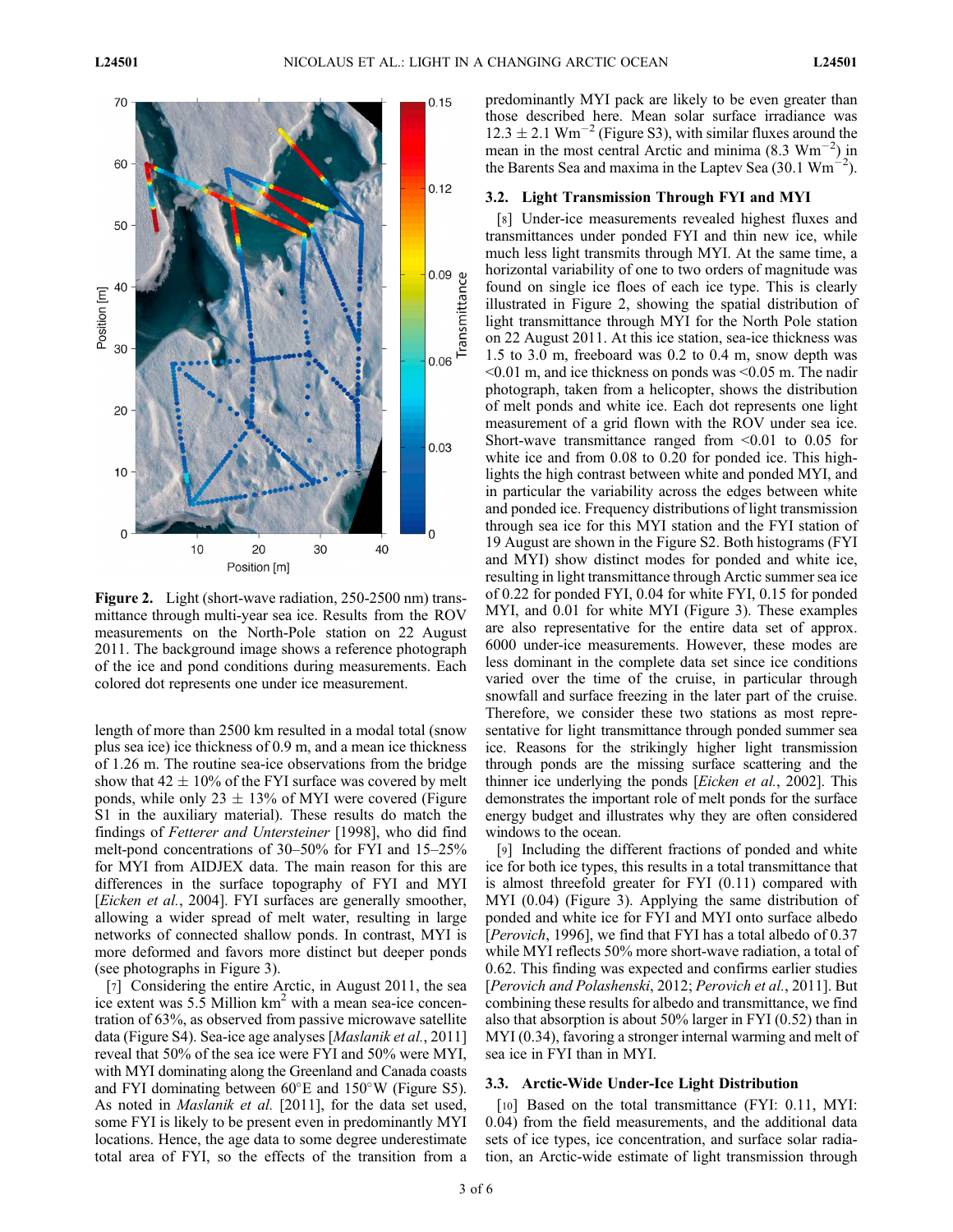

Figure 3. Short-wave albedo, transmittance, and absorption of Arctic first- and multi-year sea ice during summer. Colored arrows refer to melt ponds while white arrows refer to white ice. The pictures show representative photographs of first- and multi-year sea ice. The dashed lines in the sea ice indicate water level. The "Total" arrows average transmittance and albedo over each sea-ice type, considering 23 and 42% ponded surface fractions of multi- and first-year ice, respectively. This fraction is indicated through the colors in the arrows. Albedo for different ice types is taken from Perovich [1996]. Absorption is given in the ice as the sum of white ice and ponds.

summer sea ice was derived for August 2011. To do so,  $E_T$ (Equation 1) was calculated for each grid cell and each day and averaged over the month. We consider August as the best-represented month from our measurements, when sea ice is covered with open and fully developed melt ponds. Also sea ice conditions are expected to be most consistent over the entire Arctic, because autumn freeze-up has not yet started [Markus et al., 2009]. Figure 4 shows a map of the Arctic-wide distribution of solar heat input through sea ice into the upper ocean, excluding fluxes through open water. This shows an absolute heat input into the ocean between 0 and 2 W  $\text{m}^{-2}$  for August 2011. Regions with predominant FYI show larger heat input than those with predominating MYI, but the absolute flux is also controlled by surface solar irradiance. Including fluxes through open water, the effect of sea-ice concentration (Figure S4) becomes most obvious, particularly in the marginal ice zones, and fluxes within the seaice extent reach more than 5 W  $m^{-2}$  (Figure S6). Mean heat flux through the sea ice over the entire Arctic was  $0.68 \text{ W m}^{-2}$ (mean transmittance: 0.08) in August 2011. Including open water within the sea-ice extent it was 12.3 W  $m^{-2}$  (mean transmittance: 0.40).

[11] This bulk approach is different from other estimates of under-ice irradiance [*Light et al.*, 2008] as it is based on direct measurements of above and below ice radiation as well as satellite data. In contrast to radiative-transfer modeling, it is not based on additional assumptions and parameterizations of the sea ice. However, this approach does not allow detailed insights into the optical properties of sea ice on micro scales, which would in turn depend on more detailed and specific measurements. But the presented parameterization seems most useful for large-scale estimates and energy budgets of the



Figure 4. Solar heat input into the Arctic Ocean through sea ice. This map only considers fluxes through sea ice, excluding fluxes through open water, for August 2011.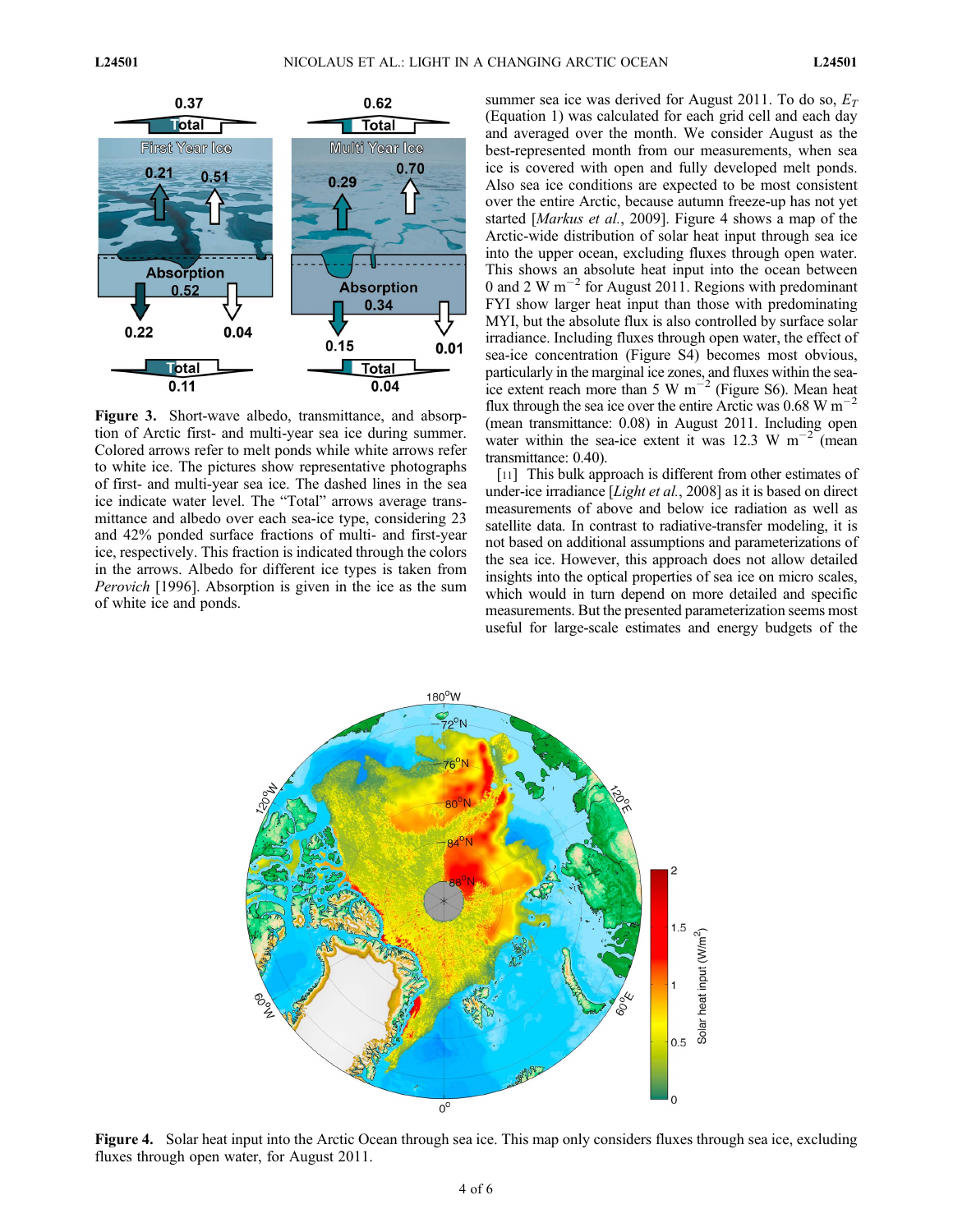under-ice environment. It will likely allow using such products to compare with large-scale ocean-ice models [Gerdes and Lemke, 2012], in particular those models that include biological and geochemical processes that critically depend on good estimates of under-ice light conditions [Slagstad et al., 2011].

[12] One consequence of the use of these satellite and reanalyses model data is that all the uncertainties and assumptions that are included in these data sets transfer directly into the up-scaling estimates of this study. Other sea-ice concentration and sea-ice type data sets [Kwok, 2007] are also available and might yield different results, although such differences are likely to be insignificant for the conclusions presented here. We therefore consider the presented approach to be the best possible estimate at this time, while acknowledging that further improvements of the data products are needed.

#### 3.4. Implications for the Future Arctic

[13] Clearly, short-wave radiative fluxes into the ocean will increase in the future due to sea ice retreat, resulting in more open water. Our results show that there will also be a significant increase of fluxes through the (remaining) sea ice due to the shift to more FYI. To the extent that the FYI measurements described here are representative for today's summer conditions, FYI transmits almost three times as much light as MYI, which is expected to have less and less coverage in the future. Averaging over the entire Arctic with a 50/50 distribution of FYI and MYI in 2011 (Figure S5), today's transmittance of solar irradiance over the entire Arctic sea ice is 0.08. Assuming similar fractions of pond coverage and transmittance ratios of FYI and MYI in the future, solar heat input will increase by about 50% when the point is reached where only small fractions (e.g. 10%) of the Arctic are covered with MYI during summer [*Boé et al.*, 2009]. However, a potential increase of absolute fluxes through sea ice into the upper ocean also depends on the evolution of solar surface irradiance, which is strongly affected by clouds. In addition to the horizontal distribution of light under sea ice, the vertical distribution within the ice column and underlying water will also change depending on ice types, and particularly on melt pond distributions [Frey et al., 2011]. Hence, it may be expected that light penetration into deeper waters will increase accordingly. Beside the consequences for the large-scale energy budget, these changes will strongly impact sea-ice and upper-ocean ecosystems, which depend on light availability for photosynthesis.

[14] Our findings of increased absorption in sea ice also raise the question of how this will affect sea-ice thermodynamics and particularly melt. Would an increased internal absorption be significant for our understanding of how sea ice melts? Increasing absorption would increase internal melt that then becomes even more significant than surface and bottom melt. But in addition, a warmer ocean mixed layer could contribute to stronger basal melt, as well as lower albedo could increase surface melt.

[15] Another aspect that cannot be answered from this study is the question how the trend towards younger MYI within the MYI will affect light transmittance. From the visual field observations it was not possible to distinguish second-year from older sea ice. Even the classification of FYI and MYI has to be considered the greatest uncertainty in this study, although we are confident that the large numbers of observations compensate for most of these effects. In that respect, strongly deformed FYI is also much more similar to

MYI than level FYI. Hence, changes in sea-ice dynamics could also impact light transmittance of future sea ice beyond the here presented aspects.

#### 3.5. Seasonality of Light Transmission

[16] The presented study only covers late summer conditions, because this is the only time of the year where this kind of ROV based measurements exist to our knowledge. It therefore seemed most reasonable to restrict the up-scaling experiment to this season. For all further studies of seasonality more (similar) large-scale observations are necessary to allow the generation of a transmittance seasonality for different ice types [Nicolaus et al., 2010b; Perovich et al., 2011]. Therefore, additional observations are suggested as future work. This would be most beneficial between May and July when fluxes are highly relevant for sea-ice mass balance and primary productivity. At that time of year, the distribution of snow is particularly important in determining light penetration and control its spatial variability [Perovich, 1996]. In contrast, snow effects can be neglected in the results presented here due to the general lack of snow cover. Nevertheless, light transmission and its potential variability during summer is of crucial importance due to high transmittance of sea ice (incl. melt ponds) and high solar irradiance.

## 4. Conclusions

[17] The results and discussion presented here strongly suggest that light transmittance and energy absorption of Arctic sea ice will increase in the future. This adds to the expected increase due to sea-ice retreat and will cause more solar heat input into the upper ocean. The main reason for this change is the greater melt-pond fraction on first-year ice compared to multi-year sea ice, and the observed trends towards younger and thinner sea ice. Our results are based on novel ROV-based radiation measurements under sea ice, combined with a new approach for Arctic-wide up-scaling, including the combined use of different satellite data sets.

[18] Acknowledgments. We strongly acknowledge the support of the captain, the crew, and the scientific cruise leader Ursula Schauer of RV Polarstern the cruise ARK-XXVI/3, facilitating the ROV measurements. Mario Hoppmann, Priska Hunkeler, and Robert Ricker contributed significantly to succeeding the field measurements as part of the group. We are most grateful to Stefanie Arndt for her assistance in gridding and processing the data sets used for the up-scaling studies. We thank Rüdiger Gerdes for his fruitful comments on the manuscript. Don Perovich and two anonymous reviewers helped with their comments and suggestions to improve this manuscript. This study was funded through the Alfred Wegener Institute for Polar and Marine Research.

[19] The Editor thanks three anonymous reviewers for their assistance in evaluating this paper.

## References

- Arrigo, K. R., G. van Dijken, and S. Pabi (2008), Impact of a shrinking Arctic ice cover on marine primary production, Geophys. Res. Lett., 35, L19603, doi:10.1029/2008GL035028.
- Arrigo, K. R., et al. (2012), Massive phytoplankton blooms under Arctic sea ice, Science, 336(6087), 1408, doi:10.1126/science.1215065.
- Boé, J. L., A. Hall, and X. Qu (2009), September sea-ice cover in the Arctic Ocean projected to vanish by 2100, Nat. Geosci., 2(5), 341-343, doi:10.1038/ngeo467.
- Comiso, J. C. (2012), Large decadal decline of the Arctic multiyear ice cover, J. Clim., 25(4), 1176–1193, doi:10.1175/JCLI-D-11-00113.1.
- Ehn, J. K., C. J. Mundy, D. G. Barber, H. Hop, A. Rossnagel, and J. Stewart (2011), Impact of horizontal spreading on light propagation in melt pond covered seasonal sea ice in the Canadian Arctic, J. Geophys. Res., 116, C00G02, doi:10.1029/2010JC006908.